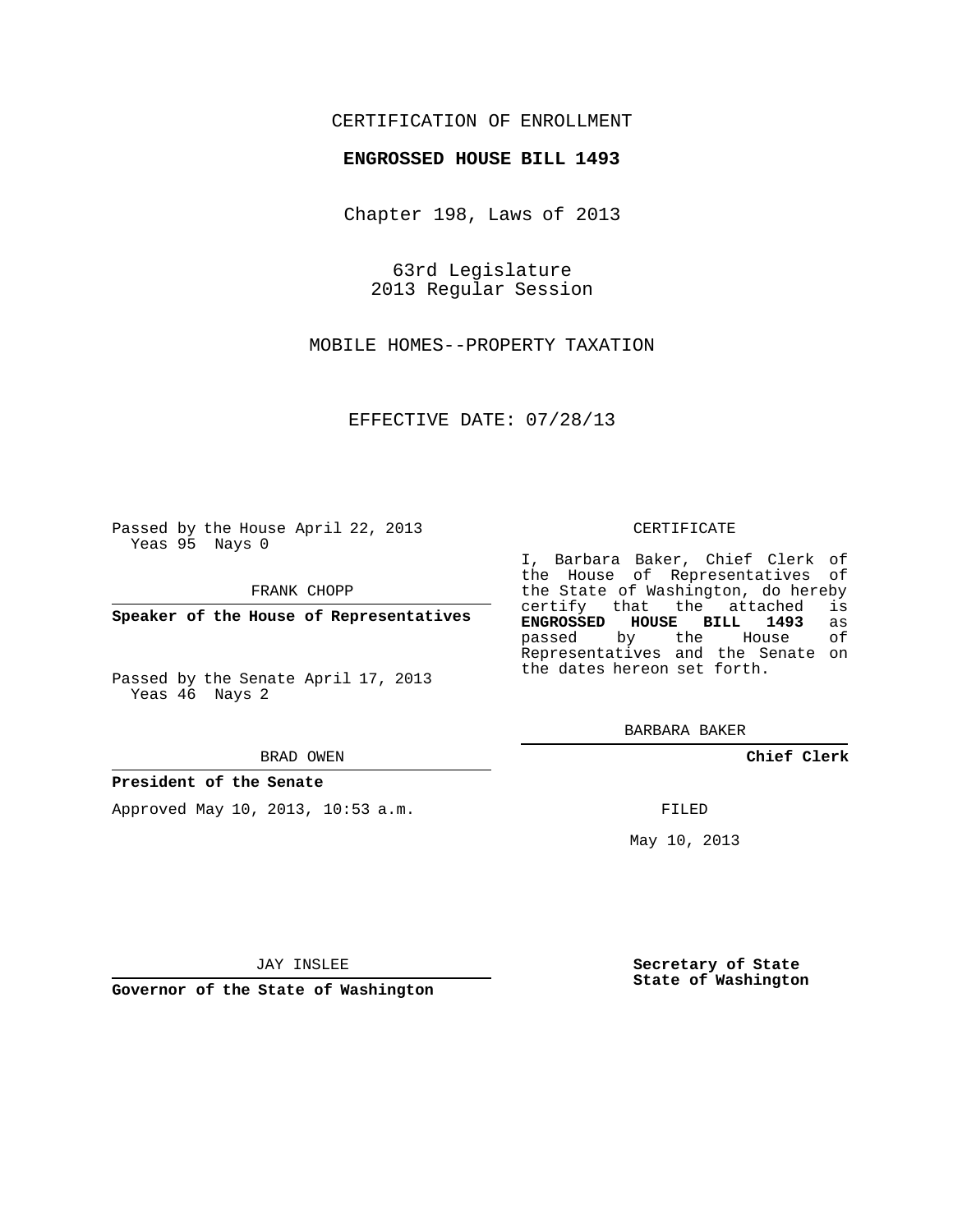# **ENGROSSED HOUSE BILL 1493** \_\_\_\_\_\_\_\_\_\_\_\_\_\_\_\_\_\_\_\_\_\_\_\_\_\_\_\_\_\_\_\_\_\_\_\_\_\_\_\_\_\_\_\_\_

\_\_\_\_\_\_\_\_\_\_\_\_\_\_\_\_\_\_\_\_\_\_\_\_\_\_\_\_\_\_\_\_\_\_\_\_\_\_\_\_\_\_\_\_\_

## AS AMENDED BY THE SENATE

Passed Legislature - 2013 Regular Session

# **State of Washington 63rd Legislature 2013 Regular Session**

**By** Representatives Springer, Warnick, Hansen, Short, Orcutt, Tharinger, Seaquist, Zeiger, Hunt, Wilcox, Nealey, Morrell, Moscoso, Liias, Stanford, Hudgins, Green, Pettigrew, Moeller, Appleton, Ryu, Bergquist, and Stonier

Read first time 01/29/13. Referred to Committee on Finance.

 AN ACT Relating to the property taxation of mobile homes and park model trailers; amending RCW 46.44.170; and adding a new section to chapter 84.56 RCW.

BE IT ENACTED BY THE LEGISLATURE OF THE STATE OF WASHINGTON:

 NEW SECTION. **Sec. 1.** A new section is added to chapter 84.56 RCW to read as follows:

 (1) Except as provided in subsection (2) of this section, if the landlord of a manufactured/mobile home park takes ownership of a manufactured/mobile home or park model trailer with the intent to resell or rent the same after (a) the manufactured/mobile home or park model trailer has been abandoned; or (b) a final judgment for restitution of the premises under RCW 59.18.410 has been executed in favor of the landlord with regard to the manufactured/mobile home or park model trailer and title has been lawfully transferred to the landlord, the outstanding taxes become the responsibility of the landlord. After the outstanding taxes, interest, and penalties are removed from the tax rolls under subsection (2) of this section, all future taxes are the responsibility of the owner of the manufactured/mobile home or park model trailer.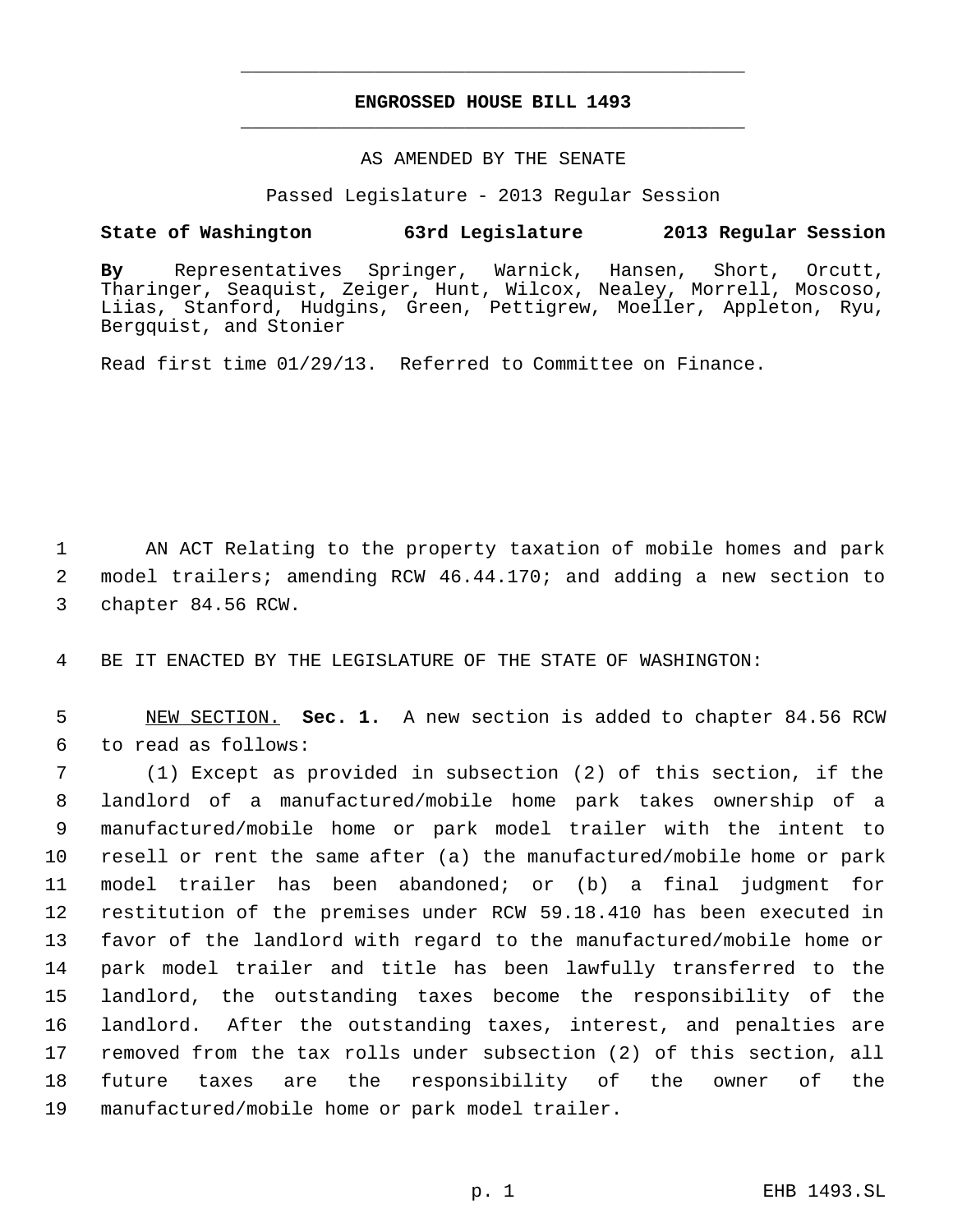(2) Upon notification by the assessor, the county treasurer must remove from the tax rolls any outstanding taxes, as well as interest and penalties, on a manufactured/mobile home or park model trailer if the landlord of a manufactured/mobile home park:

 (a) Submits a signed affidavit to the assessor indicating that the landlord has taken ownership of the manufactured/mobile home or park model trailer with the intent to resell or rent after: (i) The manufactured/mobile home or park model trailer has been abandoned; or (ii) a final judgment for restitution of the premises under RCW 59.18.410 has been executed in favor of the landlord with regard to the manufactured/mobile home or park model trailer and title has been 12 lawfully transferred to the landlord; and

 (b) The most current assessed value of the manufactured/mobile home or park model trailer is less than eight thousand dollars.

 (3) For the purposes of this section, "abandoned," "manufactured/mobile home," and "park model" have the same meanings as provided in RCW 59.20.030.

 **Sec. 2.** RCW 46.44.170 and 2010 c 161 s 1118 are each amended to read as follows:

 (1) Any person moving a mobile home as defined in RCW 46.04.302 or a park model trailer as defined in RCW 46.04.622 upon public highways of the state must obtain:

 (a) A special permit from the department of transportation and 24 local authorities pursuant to RCW  $46.44.090$  and  $46.44.093$  and  $((\text{shall}))$ 25 must pay the proper fee as prescribed by RCW 46.44.0941 and 46.44.096; and

 (b) For mobile homes constructed before June 15, 1976, and already situated in the state: (i) A certification from the department of labor and industries that the mobile home was inspected for fire safety; or (ii) an affidavit in the form prescribed by the department of commerce signed by the owner at the county treasurer's office at the time of the application for the movement permit stating that the mobile home is being moved by the owner for his or her continued occupation or use; or (iii) a copy of the certificate of title together with an affidavit signed under penalty of perjury by the certified owner stating that the mobile home is being transferred to a wrecking yard or similar facility for disposal. In addition, the destroyed mobile home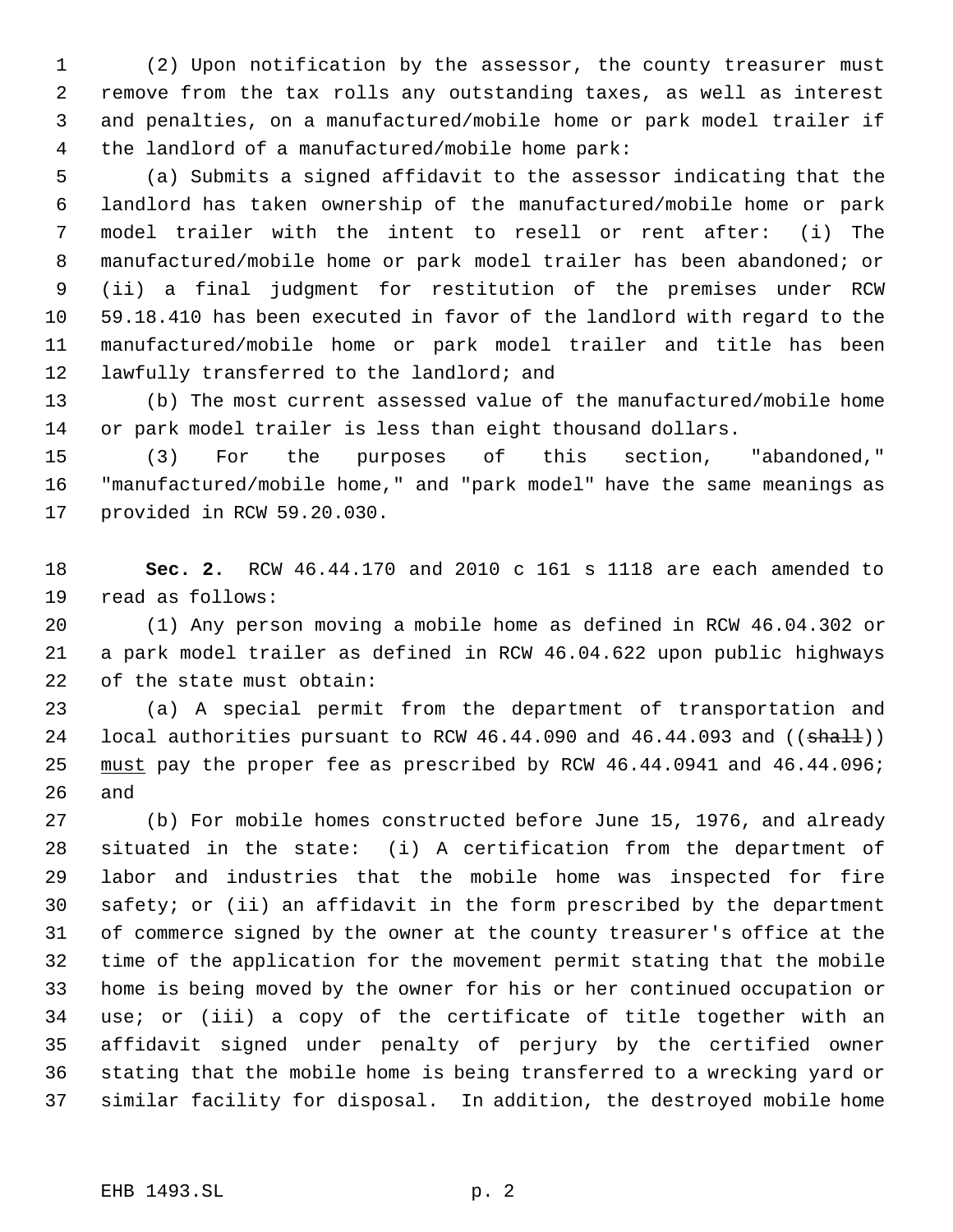must be removed from the assessment rolls of the county and any outstanding taxes on the destroyed mobile home must be removed by the county treasurer.

 (2) A special permit issued as provided in subsection (1) of this section for the movement of any mobile home or a park model trailer 6 that is assessed for purposes of property taxes ( $(\text{shall})$ ) is not ( $(\text{be})$ ) valid until the county treasurer of the county in which the mobile home 8 or park model trailer is located ((shall)) must endorse or attach his or her certificate that all property taxes which are a lien or which are delinquent, or both, upon the mobile home or park model trailer being moved have been satisfied. Further, any mobile home or park model trailer required to have a special movement permit under this 13 section ((shall)) must display an easily recognizable decal. However, endorsement or certification by the county treasurer and the display of the decal is not required:

 (a) When a mobile home or park model trailer is to enter the state or is being moved from a manufacturer or distributor to a retail sales outlet or directly to the purchaser's designated location or between retail and sales outlets;

 (b) When a signed affidavit of destruction is filed with the county assessor and the mobile home or park model trailer is being moved to a disposal site by a landlord as defined in RCW 59.20.030 after (i) the mobile home or park model trailer has been abandoned as defined in RCW 59.20.030; or (ii) a final judgment for restitution of the premises under RCW 59.18.410 has been executed in favor of the landlord with 26 regard to the mobile home or park model trailer and title has been 27 lawfully transferred to the landlord. The mobile home or park model trailer will be removed from the tax rolls and, upon notification by the assessor, any outstanding taxes on the destroyed mobile home or park model trailer will be removed by the county treasurer; or

 (c) When a signed affidavit of destruction is filed with the county assessor by any mobile home or park model trailer owner or any property owner with an abandoned mobile home or park model trailer, the same 34 ((shall)) must be removed from the tax rolls and upon notification by the assessor, any outstanding taxes on the destroyed mobile home or 36 park model trailer  $((sha11))$  must be removed by the county treasurer.

 (3) Except as provided in section 1(1) of this act, if the landlord of a manufactured/mobile home park takes ownership of a